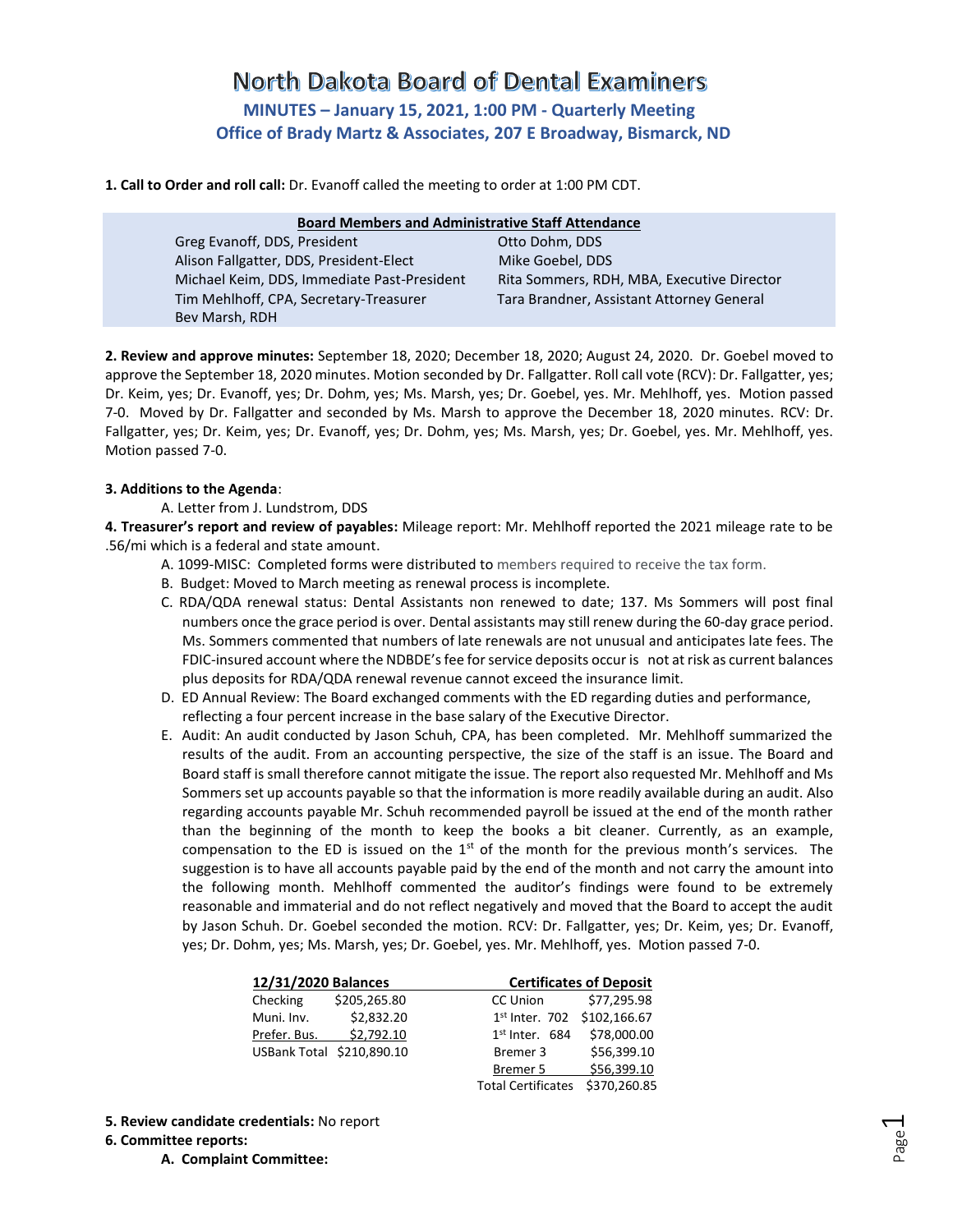1) Case 27: Summary: The Board offered the practitioner a Settlement Agreement. The practitioner rejected the NDBDE's Proposed Settlement Agreement and provided additional testimony in support of the sedation treatment provided. Dr. Goebel moved to re-offer the previous Settlement Agreement; the Board discussed the terms of the agreement. No changes were made to the agreement. Motion seconded by Dr. Fallgatter. RCV: Dr. Fallgatter, yes; Dr. Keim, yes; Ms. Marsh, yes; Dr. Goebel, yes; Mr. Mehlhoff, yes; Dr. Dohm, yes; Dr. Evanoff, yes. Motion carried 7-0. The Board's consensus is to move forward with an Administrative Law Judge Hearing should the Settlement Agreement be rejected again by the practitioner.

2) Case 41-08132020: Dr. Dohm moved to dismiss the case regarding fractured implants. Implants are not indestructible and are subject to wear and can fail. Following detailed discussion regarding the treatment notes, motion seconded by Dr. Keim. Grounds for disciplinary action do not exist. RCV: Dr. Fallgatter, yes; Dr. Keim, yes; Ms. Marsh, yes; Dr. Goebel, yes; Mr. Mehlhoff, yes; Dr. Dohm, yes; Dr. Evanoff, yes. Motion carried 7-0.

3) Case 42-08262020: The Board was concerned with the online sedation advertising which appeared to lack clarity and therefore misleading to the public. Dr. Dohm moved to send a *Letter of Concern* to the practitioner regarding sedation advertising to correct misleading language relative to minimal sedation although the Board did not believe there was ill intent. Dr. Fallgatter seconded the motion. RCV: Dr. Fallgatter, yes; Dr. Keim, yes; Ms. Marsh, yes; Dr. Goebel, yes; Mr. Mehlhoff, yes; Dr. Dohm, yes; Dr. Evanoff, yes. Motion carried 7-0.

4) Case 44: Dr. Goebel moved to dismiss the case regarding a fee dispute with a *Letter of Concern* to the dentist regarding the doctor's lack of adequate communication with the patient disputing out-of- network and in-network dental care. Dr. Fallgatter seconded the motion. Dr. Dohm abstained from the vote. RCV: Dr. Fallgatter, yes; Dr. Keim, yes; Ms. Marsh, yes; Dr. Goebel, yes; Mr. Mehlhoff, yes; Dr. Dohm, yes; Dr. Evanoff, yes. Motion carried 6-0-1.

5) Case 45: Dr. Fallgatter moved to dismiss. Motion seconded by Ms. Marsh. Grounds for disciplinary action do not exist. RCV: Dr. Fallgatter, yes; Dr. Keim, yes; Ms. Marsh, yes; Dr. Goebel, yes; Mr. Mehlhoff, yes; Dr. Dohm, yes; Dr. Evanoff, yes. Motion carried 7-0.

6) Case 46:Dr. Goebel moved to dismiss the complaint regarding dentures and quality of care, grounds for disciplinary action do not exist. Ms. Marsh seconded the motion. RCV: Dr. Fallgatter, yes; Dr. Keim, yes; Ms. Marsh, yes; Dr. Goebel, yes; Mr. Mehlhoff, yes; Dr. Dohm, yes; Dr. Evanoff, yes. Motion carried 7-0.

7) Supreme Court NDBDE v. Burr: The Board has not received an Order or response.

**B. Anesthesia Committee:** Sedation and anesthesia site evaluations concluded were uneventful and successfully completed.

**C. CE Committee:** The CE Committee reported on the 3% of audits performed in the last quarter. Hygienists and dentist still have 11 months to complete CE requirements and furthermore, all CE can be obtained online via live webinars or other online learning. The Committee will begin the RDA/QDA audit process and proposes to audit about 25 registered dental assistants.

### **D. Nominating Committee:**

1) Dr. Goebel nominated Mr. Mehlhoff for 2021 President-elect. Dr. Fallgatter seconded the motion. RCV: Dr. Fallgatter, yes; Dr. Keim, yes; Ms. Marsh, yes; Dr. Goebel, yes; Mr. Mehlhoff, yes; Dr. Dohm, yes; Dr. Evanoff, yes. Motion carried 7-0.

2) Dr. Evanoff moved and seconded by Dr. Goebel to nominate Bev Marsh, RDH as the Secretary-Treasurer, the new terms begin 3/15/2021. RCV: Dr. Fallgatter, yes; Dr. Keim, yes; Ms. Marsh, yes; Dr. Goebel, yes; Mr. Mehlhoff, yes; Dr. Dohm, yes; Dr. Evanoff, yes. Motion carried 7-0.

#### **E. Legislative Committee**:

1) Ch 20-02-01-03.1(2) "patient-based" language NDAC: Dental students taking clinical regional boards will be taking manikin exams this spring. Dr. Dohm moved to amend the rules accordingly to eliminate wording with rules requiring such examinations to be "patient based." The Board's discussion focused on new graduates taking the manikin-based exam. The Board determined that it would be appropriate to remove the "patient-based" language from administrative rules. The availability of fewer and fewer live patient exams is becoming the reality, in part due to expenses and complexities related to travel. Manikin based exams offer the best alternative to confirm minimal clinical competency and demonstrate the requisite didactic skills of new graduates seeking licensure. If the Governor or Legislature would declare an end to the state of emergency related to the pandemic, expiration of Executive Orders related to the pandemic could adversely affect current clinical testing requirements elements for graduating dental students seeking licensure in ND. The Board continues to be opposed to a written-only digital examination that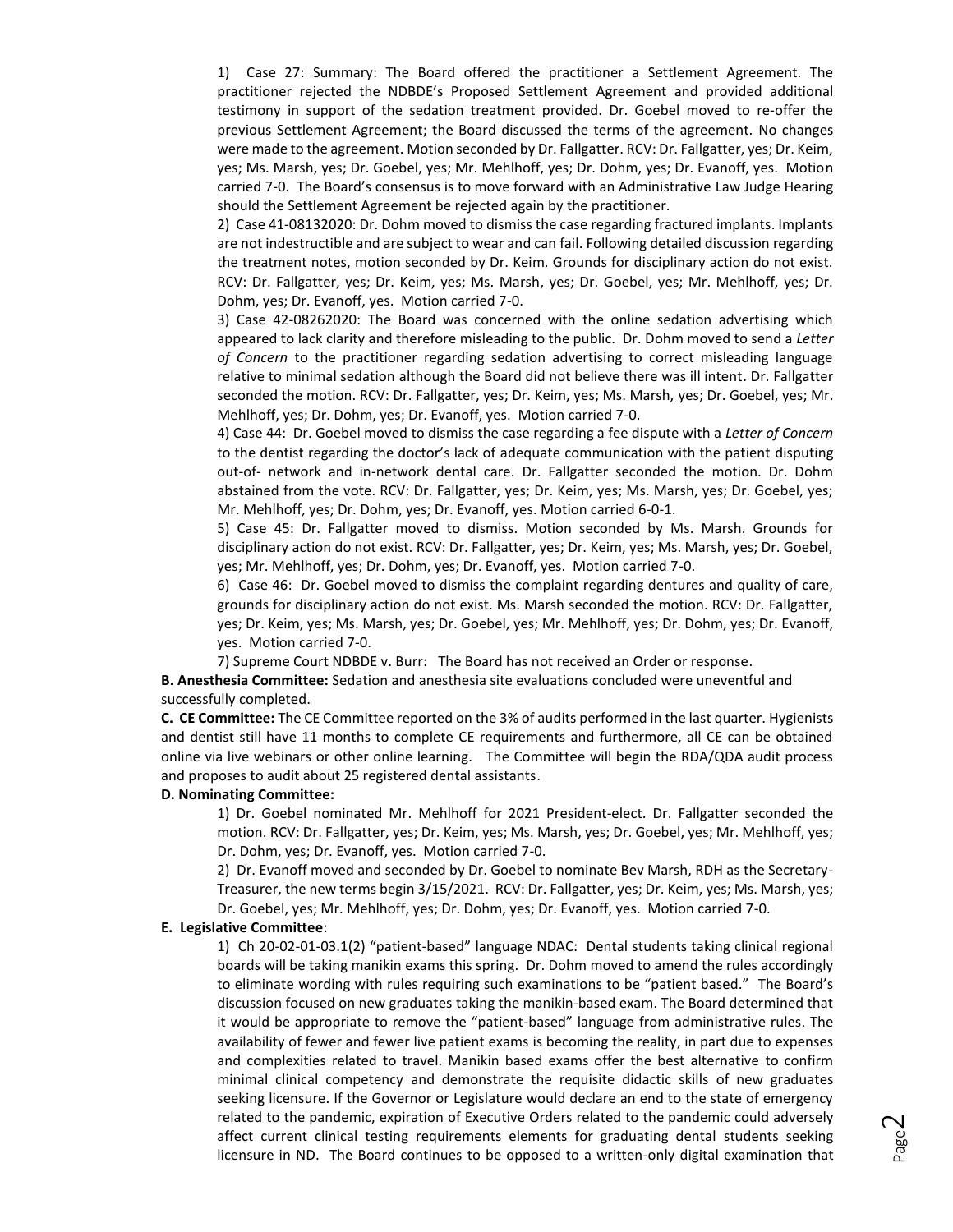excludes demonstration of clinical and procedural skills. Dr. Fallgatter moved that the "patient based" language be removed from section 20-02-01-03.1. Dr. Goebel seconded the motion. RCV: Dr. Fallgatter, yes; Dr. Keim, yes; Ms. Marsh, yes; Dr. Goebel, yes; Mr. Mehlhoff, yes; Dr. Dohm, yes; Dr. Evanoff, yes. Motion carried 7-0. Dr. Dohm moved to add a class three restorative component to clinical testing component found in 20-02-01-03.1. Dr. Dohm seconded the motion. RCV: Dr. Fallgatter, yes; Dr. Keim, yes; Ms. Marsh, yes; Dr. Goebel, yes; Mr. Mehlhoff, yes; Dr. Dohm, yes; Dr. Evanoff, yes. Motion carried 7-0 (highlighted areas below amended 01.15.2021).

## *"20-02-01-03.1. Additional requirements for licensure by examination.*

*2. The applicant has passed, within five years of application, a clinical competency examination approved by the board. Required components shall include a patient-based periodontal component, a patient-based restorative component, posterior composite or amalgam restoration, a class three restoration, an endodontic component, and after April 1, 2021 a fixed prosthetic component."* 

2) HB 1151; Telehealth and the practice of dentistry: The Board is concerned that any language related to the specific practice of dentistry should be located within the Administrative Rules. The Board also took issue with a telehealth "evaluation" being equivalent to an in-person examination. Under many circumstances, this would not be possible. Discussion focused on HB 1151's statement that "a dentist may perform an examination or evaluation entirely through telehealth" since there are many circumstances in dentistry where this is completely impossible. Absent more specific terms, the language as it exists would be extremely difficult to enforce and lacks essential elements necessary for protection of the public. The bill's statement that a telehealth "examination or evaluation is equivalent to an in-person examination" is flagrantly false. The Board commented that in addition to the absence of truth within the statement, such language is vague and open to interpretation. For example, other statements that pose potential conflict with existing Administrative Rules include, "once a dentist conducts an acceptable examination…" What is the definition of an "acceptable examination?" Another inappropriate passage noted was related to a dentist selecting someone as a "provider designated by a dentist?" Who assures such a person's education, training and licensing is adequate as required for the treatment necessary? Is it the state of North Dakota, only the dentist involved with the examination, or another dentist or individual perhaps not licensed in North Dakota? What is the definition of a "bona fide" doctorpatient relationship? The Board was not certain of the intent of the bill. As written, extremely ambiguous language in the bill presents many challenges for the BODE's regulation of patient safety Board members also commented that many dentists have implemented some telehealth elements into their practices that recognize the benefit to public health and patient services while respecting requirements for public safety. Yet, many challenges remain to appropriately incorporate telehealth into dentistry. Because aspects related to dental treatment are constantly changing, regulations for telehealth/teledentistry in North Dakota would be better located within the Administrative Rules. Dr. Dohm moved to oppose the bill. Dr Fallgatter seconded the motion. RCV: Dr. Fallgatter, yes; Dr. Keim, yes; Ms. Marsh, yes; Dr. Goebel, yes; Mr. Mehlhoff, yes; Dr. Dohm, yes; Dr. Evanoff, yes. Motion carried 7-0. Ms. Sommers will compose send a communication expressing the Boards concerns.

Other pending legislation: Ms. Brandner recommended the Board send the communication to the House Human Services Committee. Ms. Brandner also provided explanation to questions regarding:

- HB 1154; dental benefits and contracts;
- HB 1166; occupational licensing of foreign practitioners.
- SB 2164; occupational licensing in case of emergencies.
- SB 2175; occupational licensing of military members and military spouses.

# **7. Old Business**

A. Annual BCI Training: Each member will renew as required by the expiration dates of their last online training. Ms. Sommers will relay the link/information to all members.

B. Procurement: Albertson & APT contracts - Ms Sommers communicated with the Board's Procurement Officer, Amy Cannon regarding Albertson Consulting and APT.

#### **8. New Business**

A. PBIS / licensing by credential: Ms Sommers investigated three credentialing companies and determined